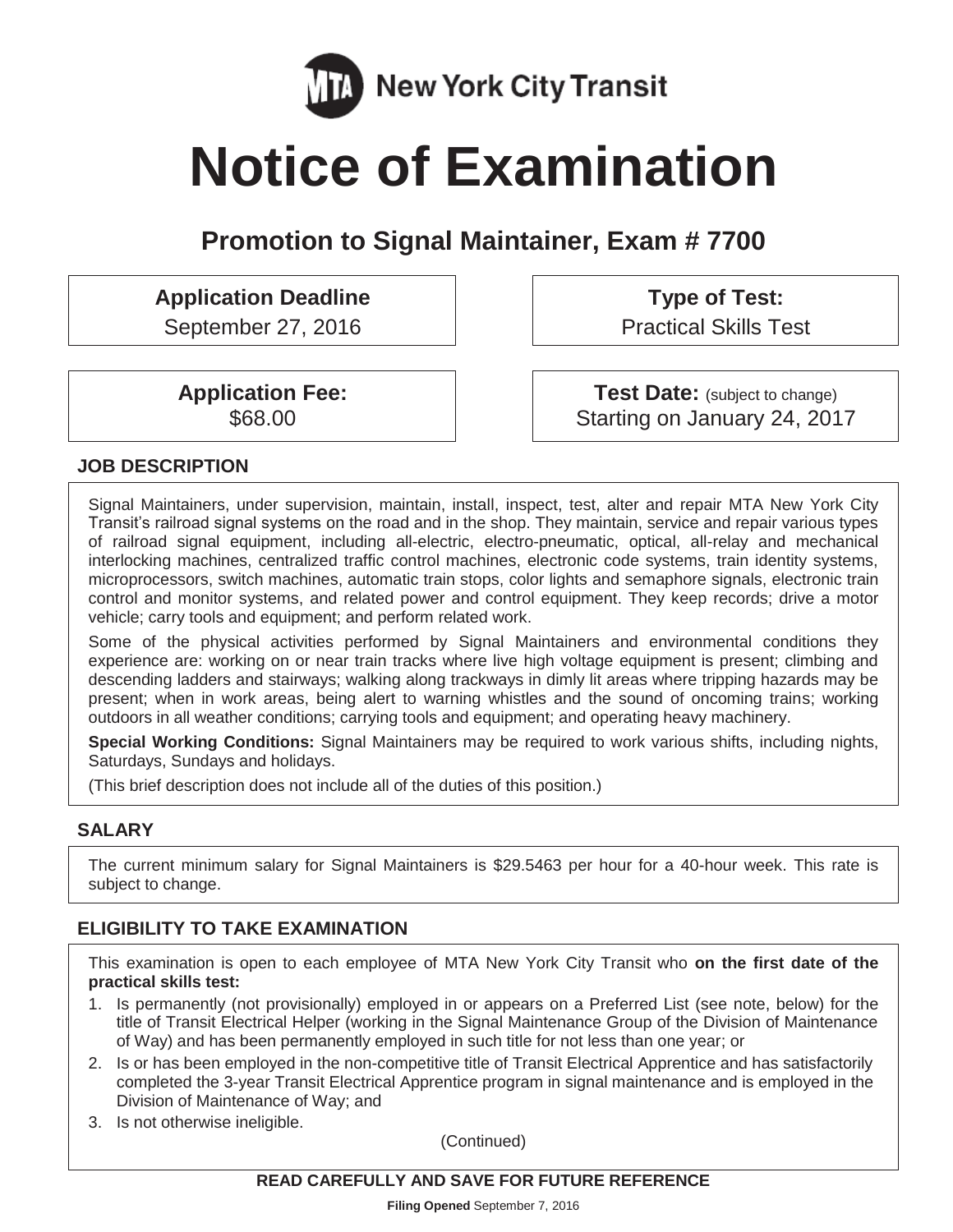#### **ELIGIBILITY TO TAKE EXAMINATION** (Continued)

(Note: A "Preferred List" is a civil service list which is only for certain former permanent incumbents of the eligible title who have rehiring rights.)

This examination is also open to employees who were appointed to an eligible title pursuant to New York State Civil Service Law, section 55-a, and who meet all other eligibility requirements.

You are responsible for determining whether you meet the eligibility requirements for this examination prior to submitting the *Application*. If you do not know if you are eligible, check with **your department's Human Resources representative.** You may be given the test before we verify your eligibility. If you are marked "Not Eligible," your application fee will **not** be refunded and you will **not** receive a score.

This examination is **not** open to employees of MaBSTOA or MTA Bus Company, or to employees of any MTA agency other than MTA New York City Transit.

#### **REQUIREMENTS TO BE PROMOTED**

**From the competitive title of Transit Electrical Helper:** At the time of promotion, you must have completed your probationary period in the eligible title of Transit Electrical Helper and you must be permanently employed in that title or your name must appear on a Preferred List for that eligible title. Additionally, you must have served permanently in the eligible title of Transit Electrical Helper for at least one year. Time served prior to a break in service of more than one year will not be credited.

**From the non-competitive title of Transit Electrical Apprentice:** At the time of promotion, you must be employed or have been employed in the title of Transit Electrical Apprentice.

**Driver License Requirement:** At the time of promotion, you must have a motor vehicle driver license valid in the State of New York with no disqualifying restrictions that would preclude the performance of the duties of this title. If you have serious moving violations, a license suspension or an accident record, you may be disqualified. This license must be maintained for the duration of your employment.

**Drug Screening Requirement:** You must pass a drug screening in order to be promoted, and if promoted, you will be subject to random drug and alcohol tests for the duration of your employment. Additionally, if you have tested positive on a drug or alcohol test or had a refusal to test during pre-employment or while employed by a Federal DOT-regulated employer during the applicable period, you must have completed the Substance Abuse Professional (SAP) process required by federal law in order to be promoted to this safetysensitive position.

#### **HOW TO SUBMIT AN APPLICATION AND PAY THE APPLICATION FEE**

**You must apply online** for this examination **by the last day of the application period** unless you are requesting a Fee Waiver. Applicants who wish to request a Fee Waiver should refer to the "How to Submit an Application When Requesting a Fee Waiver" section below.

**Application Fee:** This fee is generally not refundable. Under special circumstances, you may be entitled to a refund. You should refer to the Department of Citywide Administrative Services ("DCAS") Exam Regulations to determine if you are entitled to a refund prior to requesting a refund. You can refer to the bottom of the last page of this Notice of Examination for instructions on how to obtain a copy of the DCAS Exam Regulations.

#### **Online Applications:**

- 1. Apply using the "BSC" employee portal at: www.mymta.info by the last day of the application period.
- 2. You must pay the application fee via payroll deduction. Applicants who request a fee waiver must apply by mail.
- 3. You will be sent a confirmation email after you complete your application and pay the application fee.

Computers with internet access are available on a limited basis at branches of the New York Public Library, the Brooklyn Public Library and the Queens Library to patrons with a valid library card.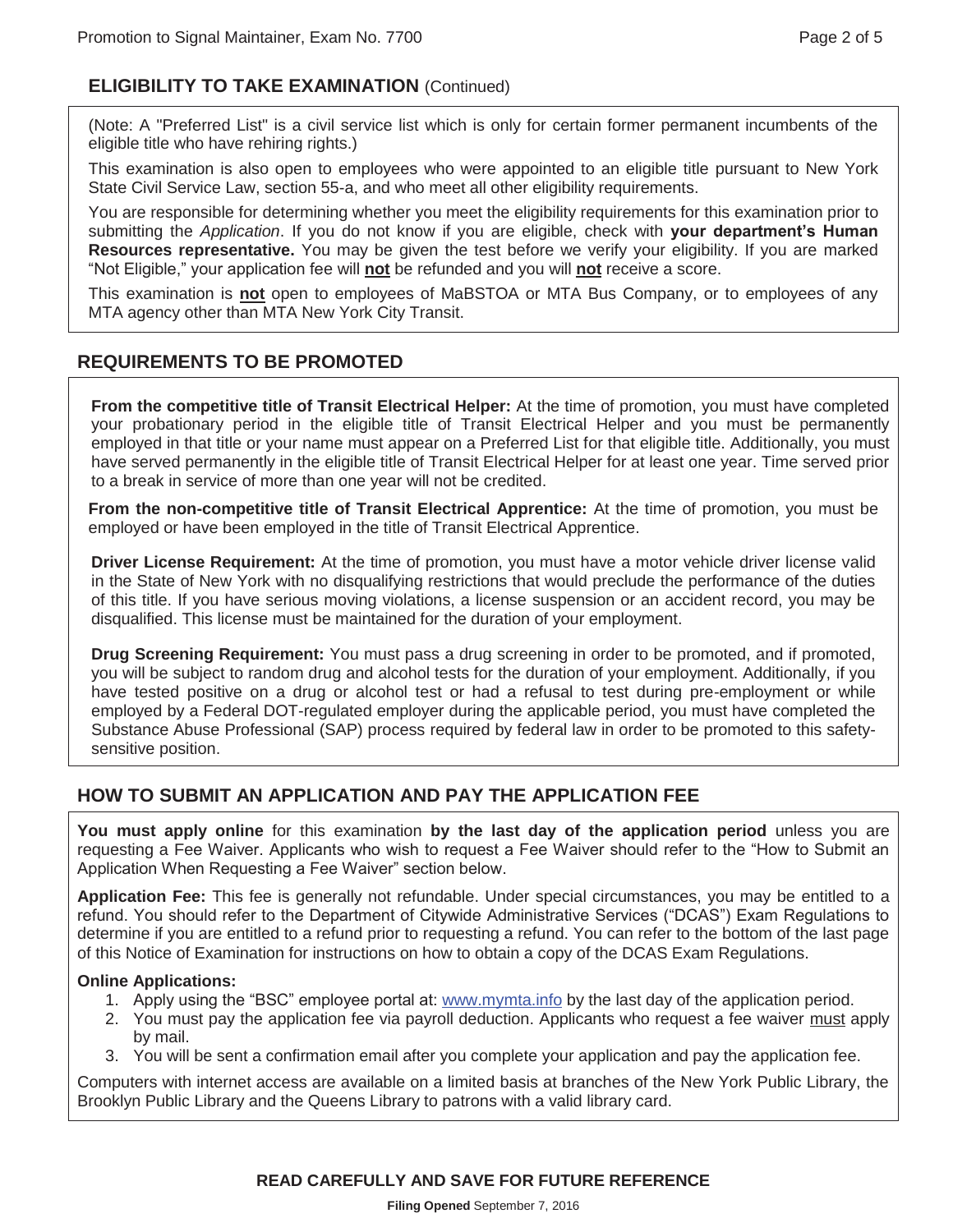#### **HOW TO SUBMIT AN APPLICATION WHEN REQUESTING A FEE WAIVER**

Applicants who wish to request a Fee Waiver must obtain an *Application* in person at the MTA New York City Transit Exam Information Center as indicated below and must submit the *Application* by mail to the address in the "Correspondence" section below **by the last day of the application period**.

MTA New York City Transit will not accept applications in person. Additional information on requesting an application fee waiver is available with the *Application*.

**MTA New York City Transit Exam Information Center**: Open Monday through Friday, from 9 AM to 3 PM, in the lobby at 180 Livingston Street, Brooklyn, New York. Directions: take the A, C, F, or R trains to the Jay Street-Metro Tech Station, or the 2, 3 or G train to the Hoyt Street Station.

#### **ADMISSION LETTER**

An *Admission Letter* will be mailed to you about 10 days before the first date of the practical skills test. If you do not receive an *Admission Letter* at least 4 days before the first date of the practical skills test, you may obtain a duplicate letter at the MTA Exam Information Center (as indicated above). A paper copy of the *Admission Letter* is your ticket for admission to the test.

Employees **must** keep their official mailing address **up to date.** Only the address on file with the MTA Business Service Center will be used to mail correspondence, including the *Admission Letter.*

#### **THE TEST**

You will be given a competitive practical skills test. You must achieve a score of at least 70% to pass the test. Your score on the practical skills test will determine 85% of your final score. Your seniority will determine the remaining 15%. You must pass the practical skills test to have your seniority credited. Your seniority score will be 70 plus  $\frac{1}{2}$  point for each three months of completed, continuous service with an agency under the jurisdiction of the Commissioner, Department of Citywide Administrative Services, in permanent competitive or non-competitive class titles. Your service will be credited through the first date of the practical skills test, up to a maximum of 15 years. Time served prior to a break in service of more than one year will not be credited.

Veterans' or Disabled Veterans' Credit will be granted only to eligible passing candidates who request that such credit be applied. Veterans' or Disabled Veterans' Credit should be requested at the time of application, but **must** be requested before the date the eligible list is established. Claims for Veterans' or Disabled Veterans' Credit cannot be made once the eligible list is established.

The practical skills test may require you to perform tasks related to the installation, testing, maintenance, and repair of electrical, electronic and electro-mechanical systems, including the selection and use of appropriate tools, materials and measuring devices; related mechanical work; reading and interpreting technical drawings; shop math; safe work practices and procedures; and other related areas.

#### **TEST ADMINISTRATION GUIDELINES**

**Warning:** You are not permitted to enter the test site with cellular phones, beepers, pagers, cameras, portable media players, or other electronic devices. Calculators are **not** permitted.

Electronic devices with an alphabetic keyboard or with word processing or data recording capabilities, such as planners, organizers, etc. are prohibited. If you use any of these devices in the building at any time before, during or after the test, you may not receive your test results, your test score may be nullified, and your application fee will not be refunded.

You may not have any other person, including children, present with you while you are being processed for or taking the test and no one may wait for you inside of the test site while you are taking the test.

(Continued)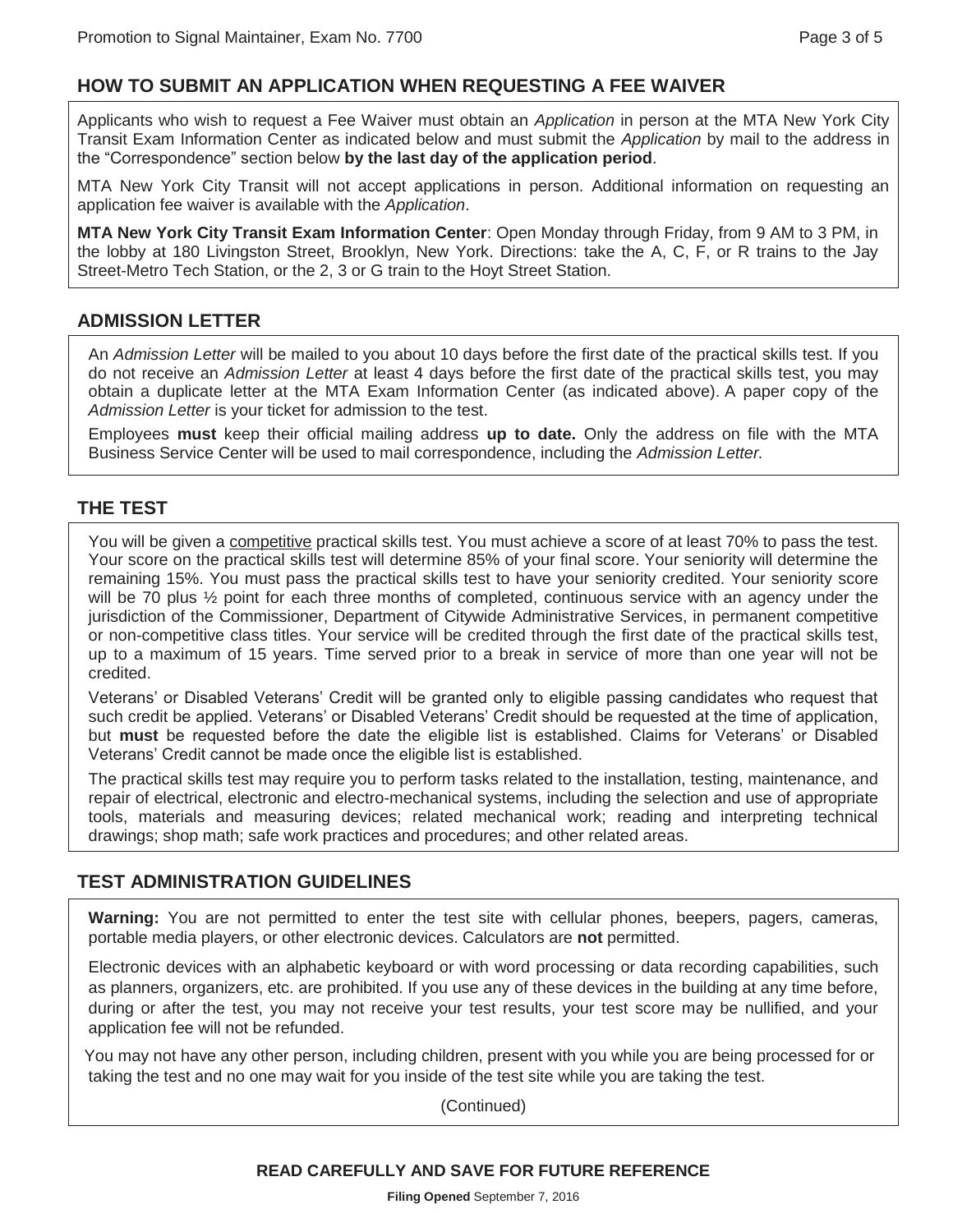### **TEST ADMINISTRATION GUIDELINES (CONTINUED)**

**Leaving:** You must leave the test site once you finish the test. If you leave the test site after being fingerprinted but before finishing the test, you will not be permitted to re-enter. If you disregard this instruction and re-enter the test site, you may not receive your test results, your test score may be nullified, and your application fee will not be refunded.

**Proof Of Identity:** You must present your MTA New York City Transit employee ID when you arrive to take the practical skills test.

### **THE TEST RESULTS**

If you pass the practical skills test and are marked eligible, your name will be placed in final score order on an eligible list and you will be given a list number. You will be notified by mail of your test results. If you meet all requirements and conditions, you will be considered for promotion when your name is reached on the eligible list.

#### **ADDITIONAL INFORMATION**

**Training:** You are required to complete and pass all parts of a training course before the end of an 18-month probationary period. Those probationary employees who do not complete this training course will be terminated.

#### **SPECIAL ARRANGEMENTS**

**Late Filing:** Consult with **your department's Human Resources representative** to determine the procedure for filing a late *Application* if you meet one of the following conditions:

- 1. You are absent from work for at least one-half of the application period and are unable to apply for reasons such as vacation, sick leave or military duty; or
- 2. You become eligible after the above application period, but on or before the first date of the practical skills test.

**Make-Up Test:** You may apply for a make-up test if you cannot take the test on the scheduled test date for any of the following reasons:

- 1. Compulsory attendance before a public body;
- 2. On-the-job injury or illness caused by municipal employment where you are an officer or employee of the City;
- 3. Absence from the test within one week after the death of a spouse, domestic partner, parent, sibling, child or child of a domestic partner where you are an officer or employee of the City;
- 4. Absence due to ordered military duty;
- 5. A clear error for which MTA New York City Transit is responsible; or
- 6. A temporary disability, pregnancy-related, or child-birth-related condition preventing you from taking the test.

To request a make-up test, mail your request with your documentation of special circumstances to the address found in the "Correspondence" section below within 60 days of your scheduled test date or make the request within 60 days of restoration to your position after performing ordered military duty.

**Special Test Accommodations:** If you plan to request special testing accommodations due to disability or an alternate test date due to your religious belief, follow the instructions included with your *Application* and mail your request to the address found in the "Correspondence" section below no later than 30 days prior to the first scheduled test date.